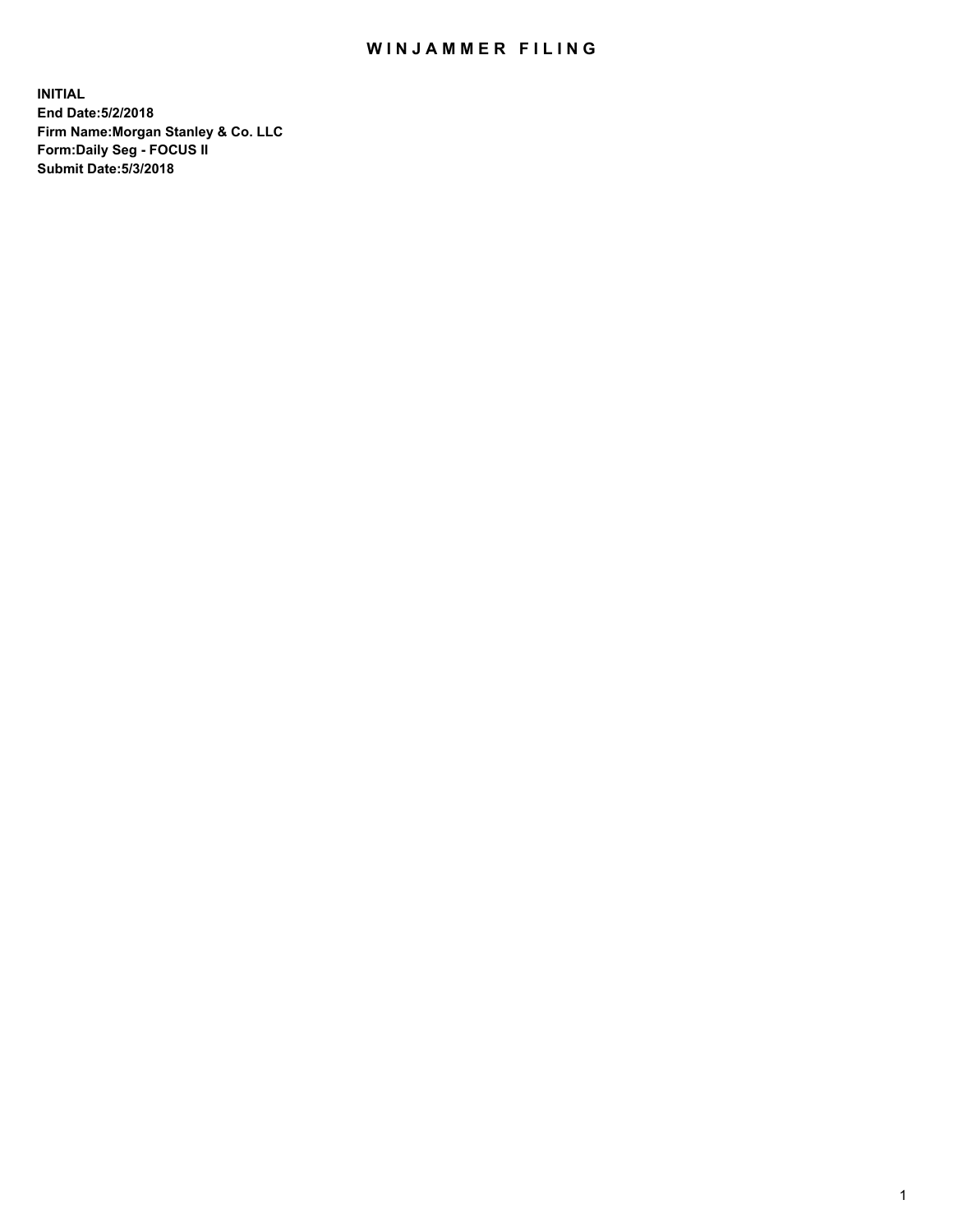## **INITIAL End Date:5/2/2018 Firm Name:Morgan Stanley & Co. LLC Form:Daily Seg - FOCUS II Submit Date:5/3/2018 Daily Segregation - Cover Page**

| Name of Company<br><b>Contact Name</b><br><b>Contact Phone Number</b><br><b>Contact Email Address</b>                                                                                                                                                                                                                          | Morgan Stanley & Co. LLC<br><b>Ikram Shah</b><br>212-276-0963<br>Ikram.shah@morganstanley.com |
|--------------------------------------------------------------------------------------------------------------------------------------------------------------------------------------------------------------------------------------------------------------------------------------------------------------------------------|-----------------------------------------------------------------------------------------------|
| FCM's Customer Segregated Funds Residual Interest Target (choose one):<br>a. Minimum dollar amount: ; or<br>b. Minimum percentage of customer segregated funds required:%; or<br>c. Dollar amount range between: and; or<br>d. Percentage range of customer segregated funds required between: % and %.                        | 280,000,000<br><u>0</u><br>0 <sub>0</sub><br>0 <sub>0</sub>                                   |
| FCM's Customer Secured Amount Funds Residual Interest Target (choose one):<br>a. Minimum dollar amount: ; or<br>b. Minimum percentage of customer secured funds required:%; or<br>c. Dollar amount range between: and; or<br>d. Percentage range of customer secured funds required between: % and %.                          | 140,000,000<br>0 <sub>0</sub><br>0 <sub>0</sub>                                               |
| FCM's Cleared Swaps Customer Collateral Residual Interest Target (choose one):<br>a. Minimum dollar amount: ; or<br>b. Minimum percentage of cleared swaps customer collateral required:% ; or<br>c. Dollar amount range between: and; or<br>d. Percentage range of cleared swaps customer collateral required between:% and%. | 92,000,000<br>0 <sub>0</sub><br>0 <sub>0</sub>                                                |

Attach supporting documents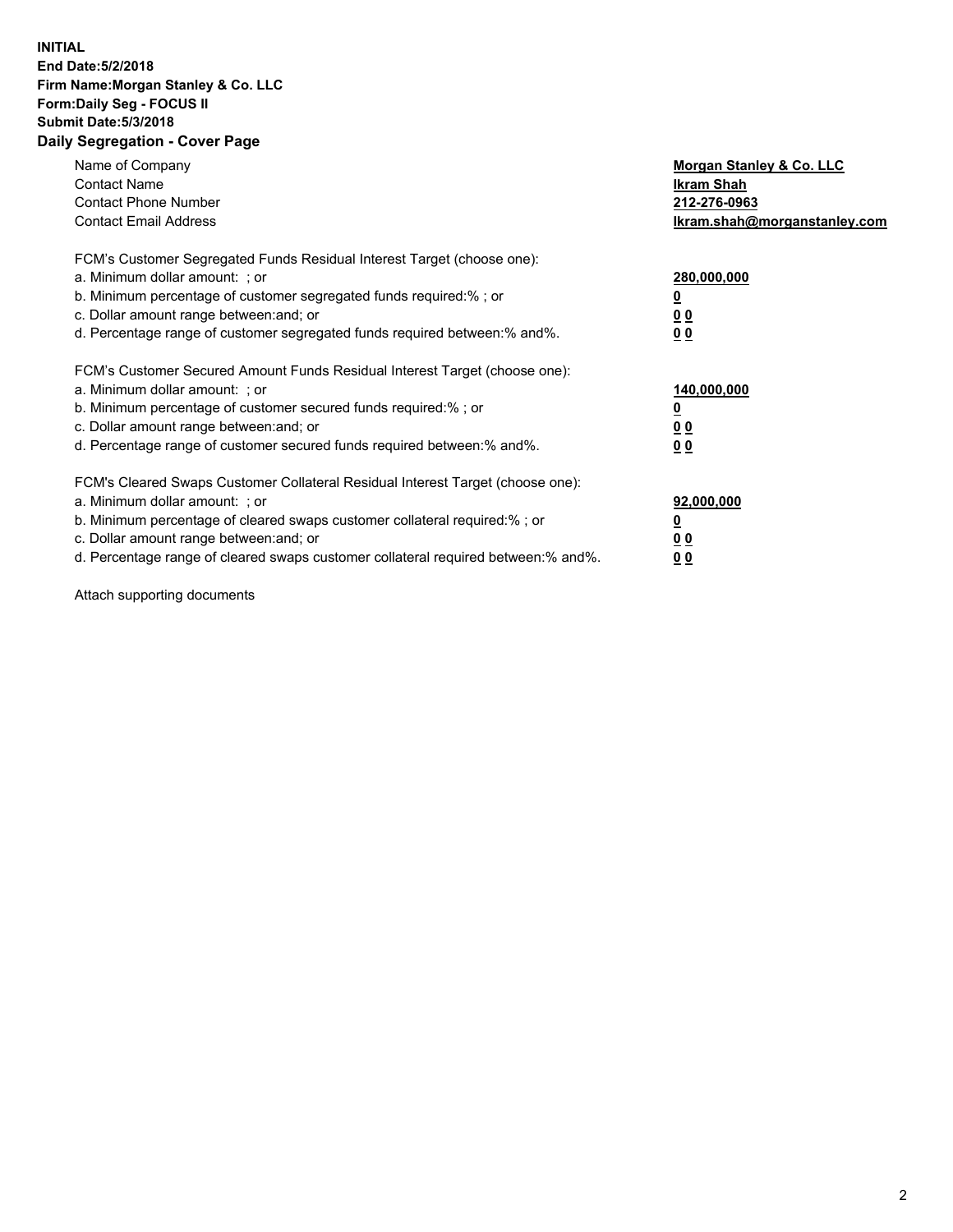## **INITIAL End Date:5/2/2018 Firm Name:Morgan Stanley & Co. LLC Form:Daily Seg - FOCUS II Submit Date:5/3/2018 Daily Segregation - Secured Amounts** Foreign Futures and Foreign Options Secured Amounts Amount required to be set aside pursuant to law, rule or regulation of a foreign government or a rule of a self-regulatory organization authorized thereunder **0** [7305] 1. Net ledger balance - Foreign Futures and Foreign Option Trading - All Customers A. Cash **3,245,582,267** [7315] B. Securities (at market) **2,122,151,601** [7317] 2. Net unrealized profit (loss) in open futures contracts traded on a foreign board of trade **423,141,850** [7325] 3. Exchange traded options a. Market value of open option contracts purchased on a foreign board of trade **22,249,039** [7335] b. Market value of open contracts granted (sold) on a foreign board of trade **-25,045,244** [7337] 4. Net equity (deficit) (add lines 1. 2. and 3.) **5,788,079,513** [7345] 5. Account liquidating to a deficit and account with a debit balances - gross amount **29,951,623** [7351] Less: amount offset by customer owned securities **-28,838,132** [7352] **1,113,491** [7354] 6. Amount required to be set aside as the secured amount - Net Liquidating Equity Method (add lines 4 and 5) **5,789,193,004** [7355] 7. Greater of amount required to be set aside pursuant to foreign jurisdiction (above) or line 6. **5,789,193,004** [7360] FUNDS DEPOSITED IN SEPARATE REGULATION 30.7 ACCOUNTS 1. Cash in banks A. Banks located in the United States **291,574,945** [7500] B. Other banks qualified under Regulation 30.7 **870,901,527** [7520] **1,162,476,472** [7530] 2. Securities A. In safekeeping with banks located in the United States **358,170,066** [7540] B. In safekeeping with other banks qualified under Regulation 30.7 **0** [7560] **358,170,066** [7570] 3. Equities with registered futures commission merchants A. Cash **5,477,690** [7580] B. Securities **0** [7590] C. Unrealized gain (loss) on open futures contracts **308,764** [7600] D. Value of long option contracts **0** [7610] E. Value of short option contracts **0** [7615] **5,786,454** [7620] 4. Amounts held by clearing organizations of foreign boards of trade A. Cash **0** [7640] B. Securities **0** [7650] C. Amount due to (from) clearing organization - daily variation **0** [7660] D. Value of long option contracts **0** [7670] E. Value of short option contracts **0** [7675] **0** [7680] 5. Amounts held by members of foreign boards of trade A. Cash **2,269,463,764** [7700] B. Securities **1,763,981,536** [7710] C. Unrealized gain (loss) on open futures contracts **422,833,086** [7720] D. Value of long option contracts **22,249,039** [7730] E. Value of short option contracts **-25,045,244** [7735] **4,453,482,181** [7740] 6. Amounts with other depositories designated by a foreign board of trade **0** [7760] 7. Segregated funds on hand **0** [7765] 8. Total funds in separate section 30.7 accounts **5,979,915,173** [7770] 9. Excess (deficiency) Set Aside for Secured Amount (subtract line 7 Secured Statement **190,722,169** [7380]

- Page 1 from Line 8) 10. Management Target Amount for Excess funds in separate section 30.7 accounts **140,000,000** [7780]
- 11. Excess (deficiency) funds in separate 30.7 accounts over (under) Management Target **50,722,169** [7785]

3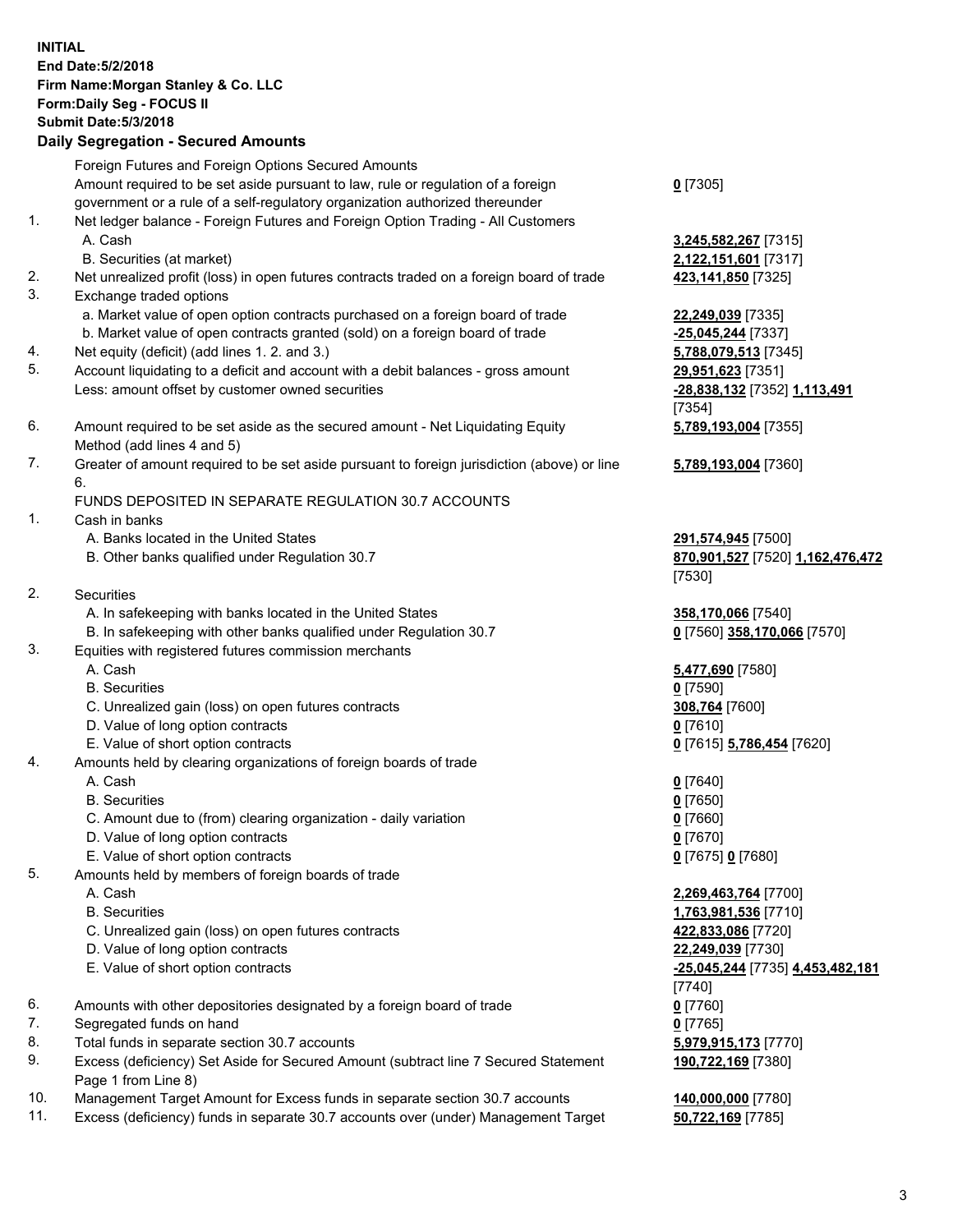**INITIAL End Date:5/2/2018 Firm Name:Morgan Stanley & Co. LLC Form:Daily Seg - FOCUS II Submit Date:5/3/2018 Daily Segregation - Segregation Statement** SEGREGATION REQUIREMENTS(Section 4d(2) of the CEAct) 1. Net ledger balance A. Cash **10,665,650,720** [7010] B. Securities (at market) **5,191,020,720** [7020] 2. Net unrealized profit (loss) in open futures contracts traded on a contract market **-634,643,792** [7030] 3. Exchange traded options A. Add market value of open option contracts purchased on a contract market **454,022,383** [7032] B. Deduct market value of open option contracts granted (sold) on a contract market **-693,273,176** [7033] 4. Net equity (deficit) (add lines 1, 2 and 3) **14,982,776,855** [7040] 5. Accounts liquidating to a deficit and accounts with debit balances - gross amount **337,219,884** [7045] Less: amount offset by customer securities **-331,164,715** [7047] **6,055,169** [7050] 6. Amount required to be segregated (add lines 4 and 5) **14,988,832,024** [7060] FUNDS IN SEGREGATED ACCOUNTS 7. Deposited in segregated funds bank accounts A. Cash **3,706,611,852** [7070] B. Securities representing investments of customers' funds (at market) **0** [7080] C. Securities held for particular customers or option customers in lieu of cash (at market) **1,255,707,284** [7090] 8. Margins on deposit with derivatives clearing organizations of contract markets A. Cash **6,815,359,487** [7100] B. Securities representing investments of customers' funds (at market) **0** [7110] C. Securities held for particular customers or option customers in lieu of cash (at market) **3,935,313,436** [7120] 9. Net settlement from (to) derivatives clearing organizations of contract markets **-159,399,081** [7130] 10. Exchange traded options A. Value of open long option contracts **454,022,383** [7132] B. Value of open short option contracts **-693,273,176** [7133] 11. Net equities with other FCMs A. Net liquidating equity **4,241,635** [7140] B. Securities representing investments of customers' funds (at market) **0** [7160] C. Securities held for particular customers or option customers in lieu of cash (at market) **0** [7170] 12. Segregated funds on hand **0** [7150] 13. Total amount in segregation (add lines 7 through 12) **15,318,583,820** [7180] 14. Excess (deficiency) funds in segregation (subtract line 6 from line 13) **329,751,796** [7190] 15. Management Target Amount for Excess funds in segregation **280,000,000** [7194] **49,751,796** [7198]

16. Excess (deficiency) funds in segregation over (under) Management Target Amount Excess